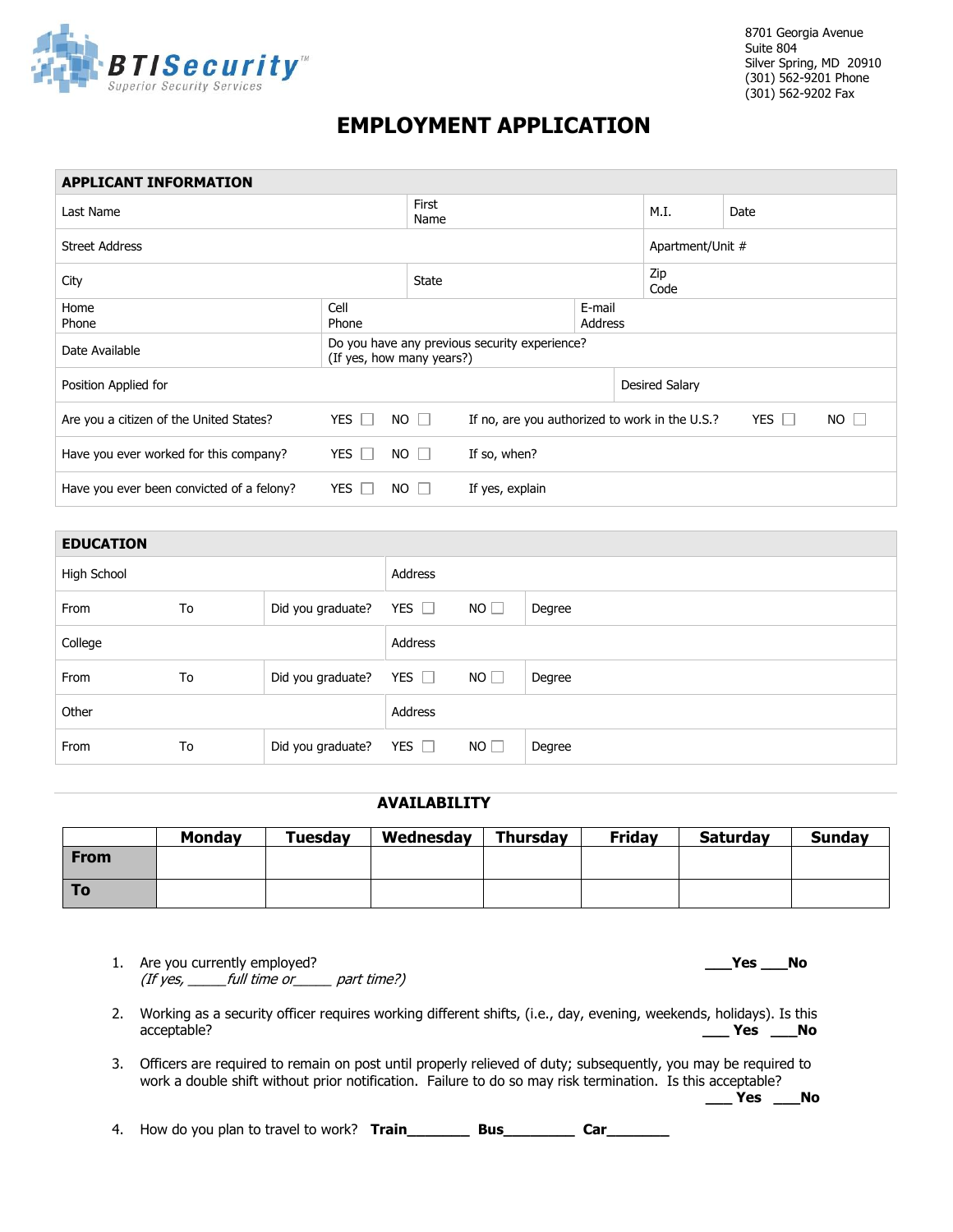

| PREVIOUS EMPLOYMENT                                                                         |                    |                        |                                               |                            |  |  |
|---------------------------------------------------------------------------------------------|--------------------|------------------------|-----------------------------------------------|----------------------------|--|--|
| Company                                                                                     |                    |                        | Phone<br>$\sqrt{2}$<br>$\lambda$              |                            |  |  |
| Address                                                                                     |                    |                        | Supervisor                                    |                            |  |  |
|                                                                                             |                    |                        |                                               |                            |  |  |
| Job Title                                                                                   |                    | <b>Starting Salary</b> | \$                                            | <b>Ending Salary</b><br>\$ |  |  |
| Responsibilities                                                                            |                    |                        |                                               |                            |  |  |
| To<br>From                                                                                  | Reason for Leaving |                        |                                               |                            |  |  |
| May we contact your previous supervisor for a reference?                                    |                    | YES $\square$          | $NO$ $\Box$                                   |                            |  |  |
| Company                                                                                     |                    |                        | Phone<br>$\overline{(\ }$<br>$\left( \right)$ |                            |  |  |
| Address                                                                                     |                    |                        | Supervisor                                    |                            |  |  |
|                                                                                             |                    |                        |                                               |                            |  |  |
| Job Title                                                                                   |                    | <b>Starting Salary</b> | \$                                            | <b>Ending Salary</b><br>\$ |  |  |
| Responsibilities                                                                            |                    |                        |                                               |                            |  |  |
| To<br>Reason for Leaving<br>From                                                            |                    |                        |                                               |                            |  |  |
| YES $\square$<br>$NO$ $\square$<br>May we contact your previous supervisor for a reference? |                    |                        |                                               |                            |  |  |
| Company<br>Phone<br>$\overline{(\ }$                                                        |                    |                        |                                               |                            |  |  |
| Address                                                                                     |                    |                        | Supervisor                                    |                            |  |  |
|                                                                                             |                    |                        |                                               |                            |  |  |
| Job Title<br><b>Starting Salary</b>                                                         |                    |                        | \$                                            | <b>Ending Salary</b><br>\$ |  |  |
| Responsibilities                                                                            |                    |                        |                                               |                            |  |  |
| To<br>From                                                                                  | Reason for Leaving |                        |                                               |                            |  |  |
| May we contact your previous supervisor for a reference?<br>YES $\square$<br>$NO$ $\square$ |                    |                        |                                               |                            |  |  |

| <b>MILITARY SERVICE</b>          |                   |  |  |  |  |
|----------------------------------|-------------------|--|--|--|--|
| Branch                           | From<br>To        |  |  |  |  |
| Rank at Discharge                | Type of Discharge |  |  |  |  |
| If other than honorable, explain |                   |  |  |  |  |

| <b>SECURITY LICENSES AND SPECIAL SKILLS</b> |                     |            |                                                               |             |  |  |  |
|---------------------------------------------|---------------------|------------|---------------------------------------------------------------|-------------|--|--|--|
|                                             | $\Box$ DC #<br>Exp. | $\Box$ MD# | VA#<br>Exp.<br>$\Box$                                         | Exp.        |  |  |  |
| SPO                                         | Standard First Aid  |            | ___Handgun _____.9mm _____.38 _____Adult/Infant/Child CPR-AED | MEB (Baton) |  |  |  |
| Other:                                      |                     |            |                                                               |             |  |  |  |